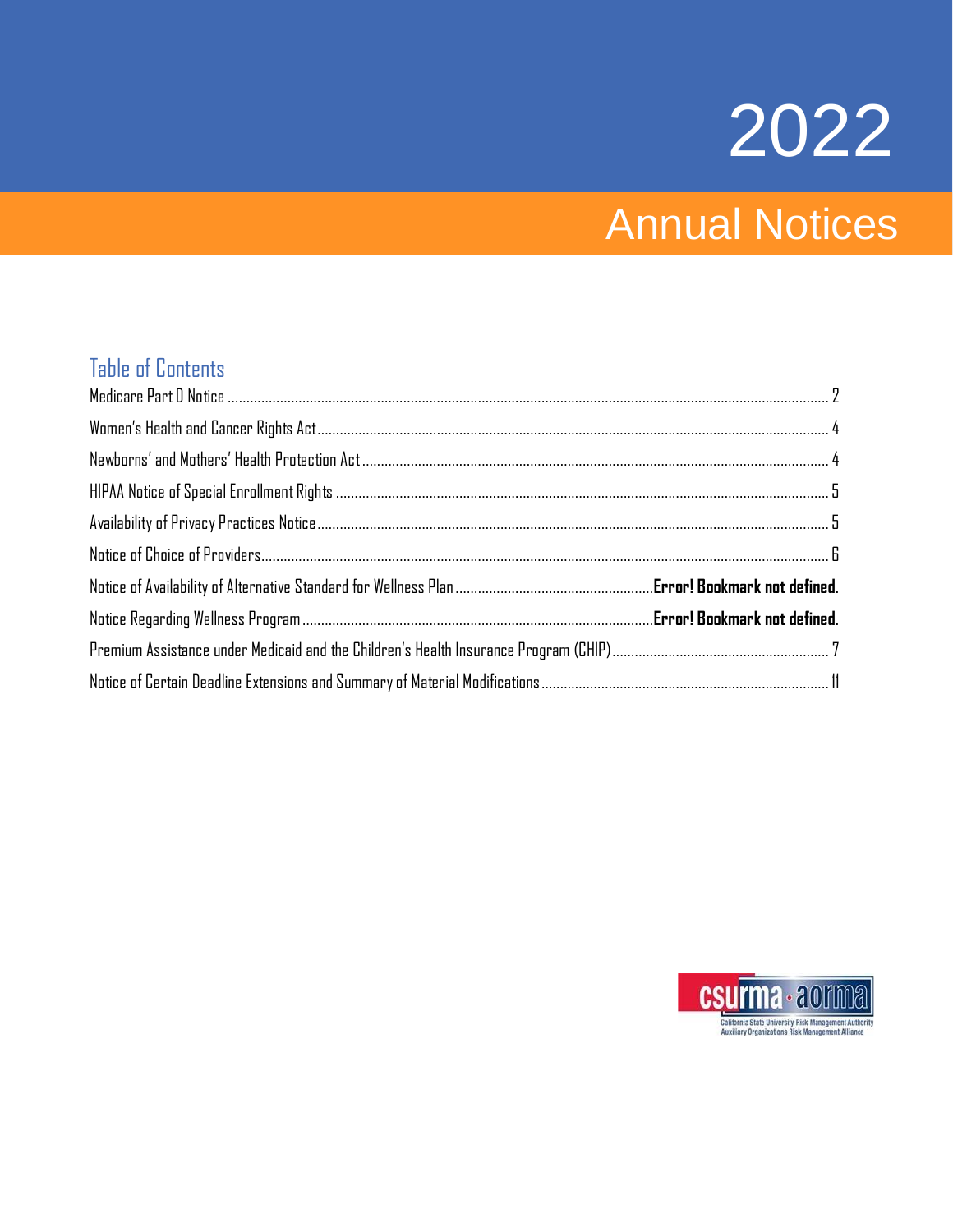### **Medicare Part D Notice**

#### **Important Notice From Your Employer About Your Prescription Drug Coverage and Medicare**

<span id="page-1-0"></span>Please read this notice carefully and keep it where you can find it. This notice has information about your current prescription drug coverage with your employerand about your options under Medicare's prescription drug coverage. This information can help you decide whether or not you want to join a Medicare drug plan. If you are considering joining, you should compare your current coverage, including which drugs are covered at what cost, with the coverage and costs of the plans offering Medicare prescription drug coverage in your area. Information about where you can get help to make decisions about your prescription drug coverage is at the end of this notice.

There are two important things you need to know about your current coverage and Medicare's prescription drug coverage:

1. Medicare prescription drug coverage became available in 2006 to everyone with Medicare. You can get this coverage if you join a Medicare Prescription Drug Plan or join a Medicare Advantage Plan (like an HMO or PPO) that offers prescription drug coverage. All Medicare drug plans provide at least a standard level of coverage set by Medicare. Some plans may also offer more coverage for a higher monthly premium.

2. Your employer has determined that the prescription drug coverage offered by our plans on average for all plan participants, expected to pay out as much as standard Medicare prescription drug coverage pays and is therefore considered Creditable Coverage. Because your existing coverage is Creditable Coverage, you can keep this coverage and not pay a higher premium (a penalty) if you later decide to join a Medicare drug plan.

### **When Can You Join A Medicare Drug Plan?**

You can join a Medicare drug plan when you first become eligible for Medicare and each year from October 15th to December 7th.

However, if you lose your current creditable prescription drug coverage, through no fault of your own, you will also be eligible for a two (2) month Special Enrollment Period (SEP) to join a Medicare drug plan.

### **What Happens To Your Current Coverage If You Decide to Join A Medicare Drug Plan?**

If you decide to join a Medicare drug plan, your employer coverage will notbe affected. See below for more information about what happens to your current coverage if you join a Medicare drug plan. **Important Note for Retiree Plans:** Certain retiree plans will terminate RX coverage when an individual enrolls in Medicare Part D and individuals might not be able to re-enroll in that coverage. If completing this Notice for a retiree plan, review the plan provisions before completing this form and modify this section as needed.

Since the existing prescription drug coverage under your employer is creditable (e.g., as good as Medicare coverage), you can retain your existing prescription drug coverage and choose not to enroll in a Part D plan; or you can enroll in a Part D plan as a supplement to, or in lieu of, your existing prescription drug coverage.

If you do decide to join a Medicare drug plan and drop your employer's prescription drug coverage, be aware that you and your dependents can only get this coverage back at open enrollment or if you experience an event that gives rise to a HIPAA Special Enrollment Right.

### **When Will You Pay A Higher Premium (Penalty) To Join A Medicare Drug Plan?**

You should also know that if you drop or lose your current coverage with your employer and don't join a Medicare drug plan within 63 continuous days after your current coverage ends, you may pay a higher premium (a penalty) to join a Medicare drug plan later.

If you go 63 continuous days or longer without creditable prescription drug coverage, your monthly premium may go up by at least 1% of the Medicare base beneficiary premium per month for every month that you did not have that coverage. For example, if you go nineteen months without creditable coverage, your premium may consistently be at least 19% higher than the Medicare base beneficiary premium. You may have to pay this higher premium (a penalty) as long as you have Medicare prescription drug coverage. In addition, you may have to wait until the following October to join.

**CMS Form 10182-CC Updated April 1, 2011** According to the Paperwork Reduction Act of 1995, no persons are required to respond to a collection of information unless it displays a valid OMB control number. The valid OMB control number for this information collection is 0938-0990. The time required to complete this information collection is estimated to average 8 hours per response initially, including

the time to review instructions, search existing data resources, gather the data needed, and complete and review the information collection. If you have comments concerning the accuracy of the time estimate(s) or suggestions for improving this form, please write

to: CMS, 7500 Security Boulevard, Attn: PRA Reports Clearance Officer, Mail Stop C4-26-05, Baltimore, Maryland 21244-1850.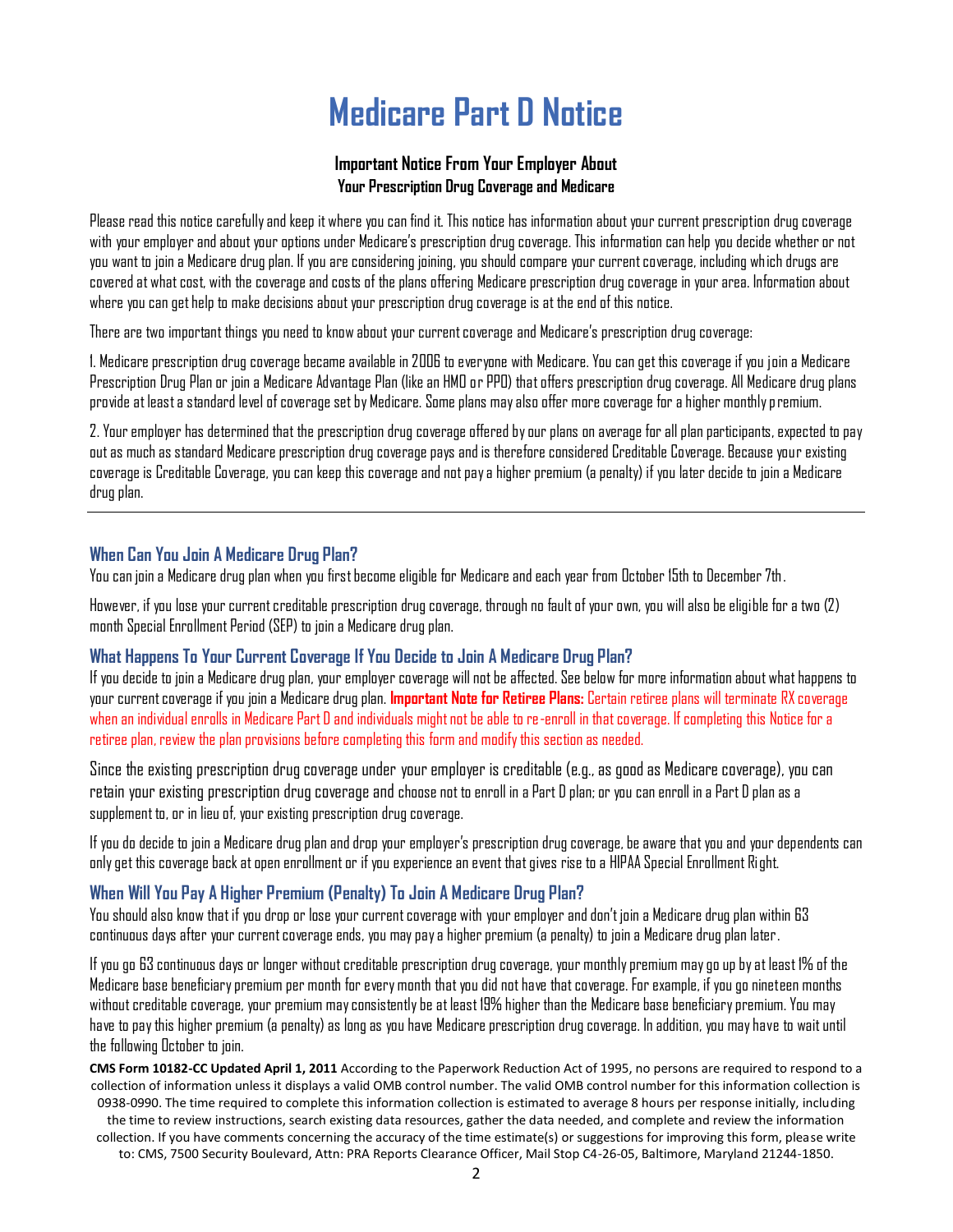#### **For More Information About This Notice Or Your Current Prescription Drug Coverage…**

Contact the person listed below for further information NOTE: You'll get this notice each year. You will also get it before the next period you can join a Medicare drug plan, and if this coverage throughyour employer changes. You also may request a copy of this notice at any time.

### **For More Information About Your Options Under Medicare Prescription Drug Coverage…**

More detailed information about Medicare plans that offer prescription drug coverage is in the "Medicare & You"handbook. You'll get a copy of the handbook in the mail every year from Medicare. You may also be contacted directly by Medicare drug plans.

For more information about Medicare prescription drug coverage:

- Visi[t medicare.gov](http://www.medicare.gov/)
- Call your State Health Insurance Assistance Program (see the inside back cover of your copy of the "Medicare & You"handbook for their telephone number) for personalized help
- Call 800-MEDICARE (800-633-4227). TTY users should call 877-486-2048.

If you have limited income and resources, extra help paying for Medicare prescription drug coverage is available. For information about this extra help, visit Social Security on the web a[t socialsecurity.gov,](http://www.socialsecurity.gov/) or call them at 800-772-1213 (TTY 800-325-0778).

Remember: Keep this Creditable Coverage notice. If you decide to join one of the Medicare drug plans, you may be required to provide a copy of this notice when you join to show whether or not you have maintained creditable coverage and, therefore, whether or not you are required to pay a higher premium (a penalty).

Date: January 1, 2022 Phone Number: 310-243-2373

Name of Entity/Sender: California State University Dominguez Hills Foundation Contact-Position/Office: Director of Human Resources and Payroll Address: 1000 East Victoria Street, Carson, Ca 90747

**CMS Form 10182-CC Updated April 1, 2011** According to the Paperwork Reduction Act of 1995, no persons are required to respond to a collection of information unless it displays a valid OMB control number. The valid OMB control number for this information collection is 0938-0990. The time required to complete this information collection is estimated to average 8 hours per response initially, including the time to review instructions, search existing data resources, gather the data needed, and complete and review the information collection. If you have comments concerning the accuracy of the time estimate(s) or suggestions for improving this form, please write to: CMS, 7500 Security Boulevard, Attn: PRA Reports Clearance Officer, Mail Stop C4-26-05, Baltimore, Maryland 21244-1850.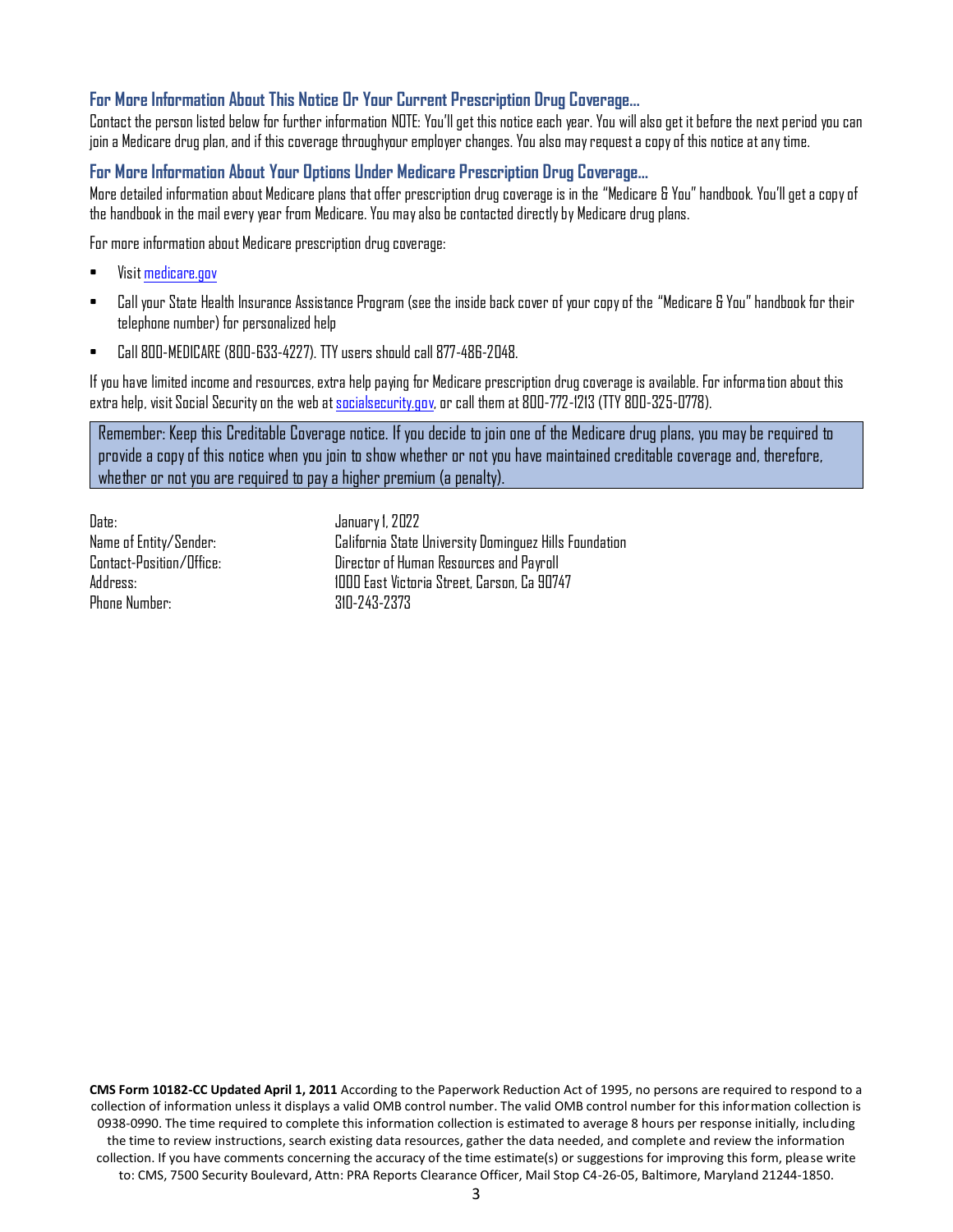# <span id="page-3-0"></span>**Women's Health and Cancer Rights Act**

If you have had or are going to have a mastectomy, you may be entitled to certain benefits under the Women's Health and Cancer Rights Act of 1998 (WHCRA). For individuals receiving mastectomy-related benefits, coverage will be provided in a manner determined in consultation with the attending physician and the patient, for:

- All stages of reconstruction of the breast on which the mastectomy was performed;
- Surgery and reconstruction of the other breast to produce a symmetrical appearance;
- Prostheses; and
- Treatment of physical complications of the mastectomy, including lymphedema.

These benefits will be provided subject to the same deductibles and coinsurance applicable to other medical and surgical benefits provided under this plan. If you would like more information on WHCRA benefits, call your plan administrator 310-243-2373.

### <span id="page-3-1"></span>**Newborns' and Mothers' Health Protection Act**

Group health plans and health insurance issuers generally may not, under Federal law, restrict benefits for any hospital length of stay in connection with childbirth for the mother or newborn child to less than 48 hours following a vaginal delivery, or less than 96 hours following a cesarean section. However, Federal law generally does not prohibit the mother's or newborn's attending provider, after consulting with the mother, from discharging the mother or her newborn earlier than 48 hours (or 96 hours as applicable). In any case, plans and issuers may not, under Federal law, require that a provider obtain authorization from the plan or the insurance issuer for prescribing a length of stay not in excess of 48 hours (or 96 hours). If you would like more information on maternity benefits, call your plan administrator at 310-243-2373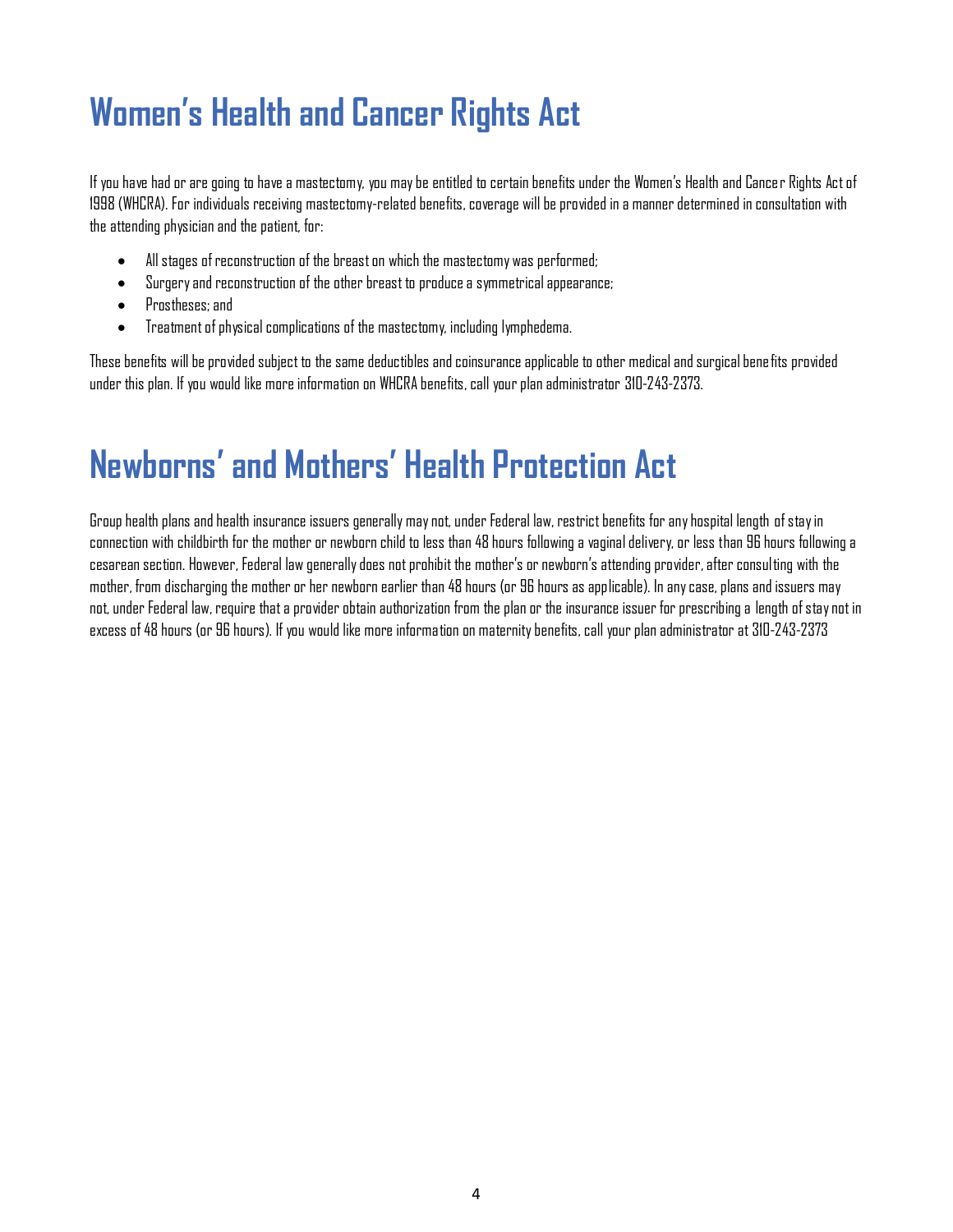# <span id="page-4-0"></span>**HIPAA Notice of Special Enrollment Rights**

If you decline enrollment in your employer's health plan for you or your dependents (including your spouse) because of other health insurance or group health plan coverage, you or your dependents may be able to enroll in your employer's health plan without waiting for the next open enrollment period if you:

- Lose other health insurance or group health plan coverage. You must request enrollment within 31days after the loss of other coverage.
- Gain a new dependent as a result of marriage, birth, adoption, or placement for adoption. You must request health plan enrollment within 30 days after the marriage, birth, adoption, or placement for adoption.
- Lose Medicaid or Children's Health Insurance Program (CHIP) coverage because you are no longer eligible. You must request medical plan enrollment within 60 days after the loss of such coverage.

If you request a change due to a specialenrollment event within the 31 day timeframe, coverage will be effective the date of birth, adoption or placement for adoption. For all other events, coverage will be effective the first of the month following your request for enrollment. In addition, you may enroll in your employer's health plan if you become eligible for a state premium assistance program under Medicaid or CHIP. You must request enrollment within 60 days after you gain eligibility for medical plan coverage. If you request this change, coverage will be effective the first of the month following your request for enrollment. Specific restrictions may apply, depending on federal and state law.

Note: If your dependent becomes eligible for a special enrollment right, you may add the dependent to your current coverage or change to another health plan. Any other currently covered dependents may also switch to the new plan in which you enroll.

# <span id="page-4-1"></span>**Availability of Privacy Practices Notice**

We maintain the HIPAA Notice of Privacy Practices for describing how health information about you may be used and disclosed. You may obtain a copy of the Notice of Privacy Practices by contacting Human Resources.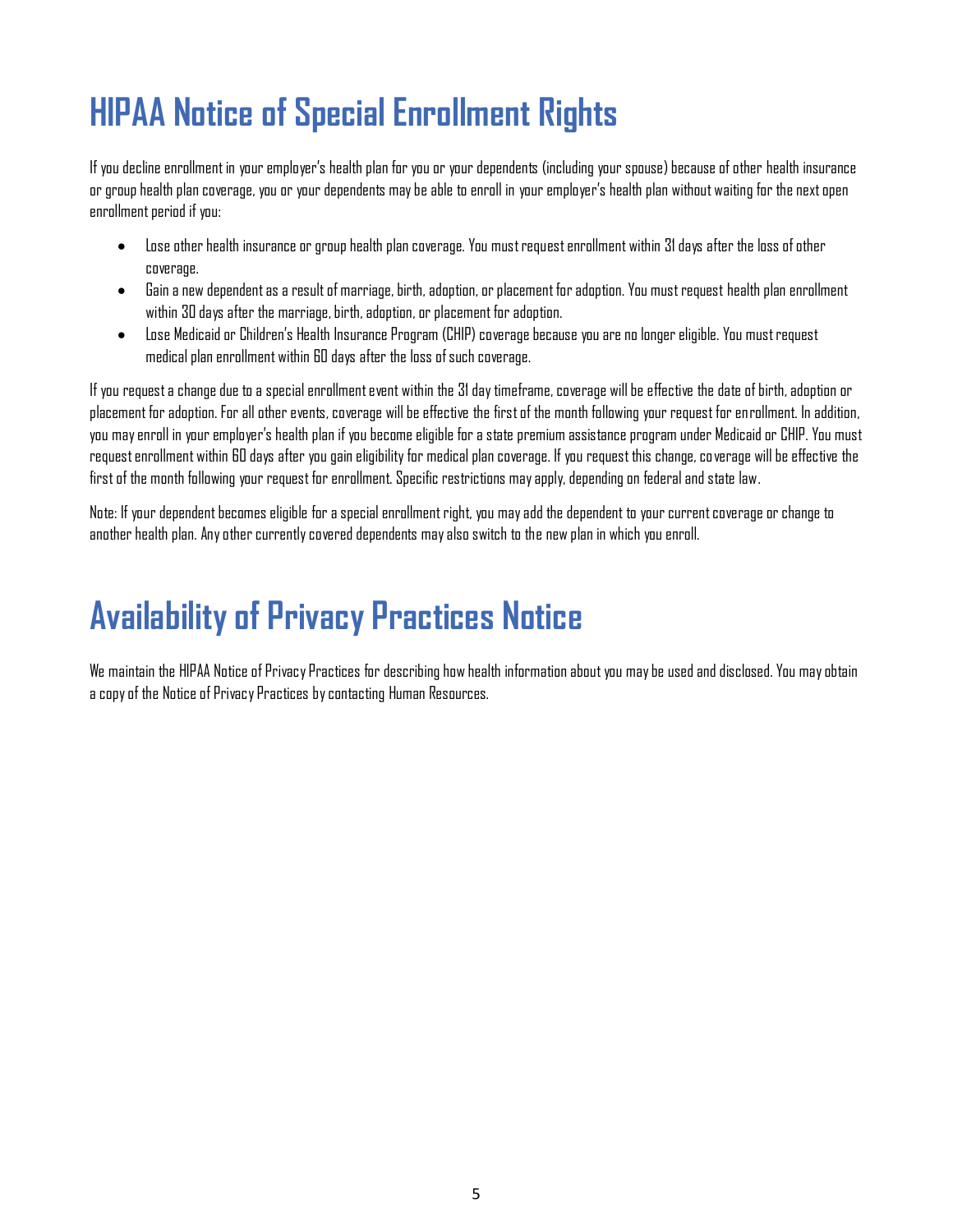# <span id="page-5-0"></span>**Notice of Choice of Providers**

The Anthem HMO and Kaiser HMO plans generally allow the designation of a primary care provider. You have the right to designate any primary care provider who participates in our network and who is available to accept you or your family members. Until you make this designation, Anthem and Kaiser designates one for you. For information on how to select a primary care provider, and for a list of the participating primary care providers, contact the plan administrator.

For children, you may designate a pediatrician as the primary care provider.

You do not need prior authorization from Anthem HMO or Kaiser HMO or from any other person (including a primary care provider) in order to obtain access to obstetrical or gynecological care from a health care professional in our network who specializes in obstetrics or gynecology. The health care professional, however, may be required to comply with certain procedures, including obtaining prior authorization for certain services, following a pre-approved treatment plan, or procedures for making referrals. For a list of participating health care professionals who specialize in obstetrics or gynecology, contact the plan administrator.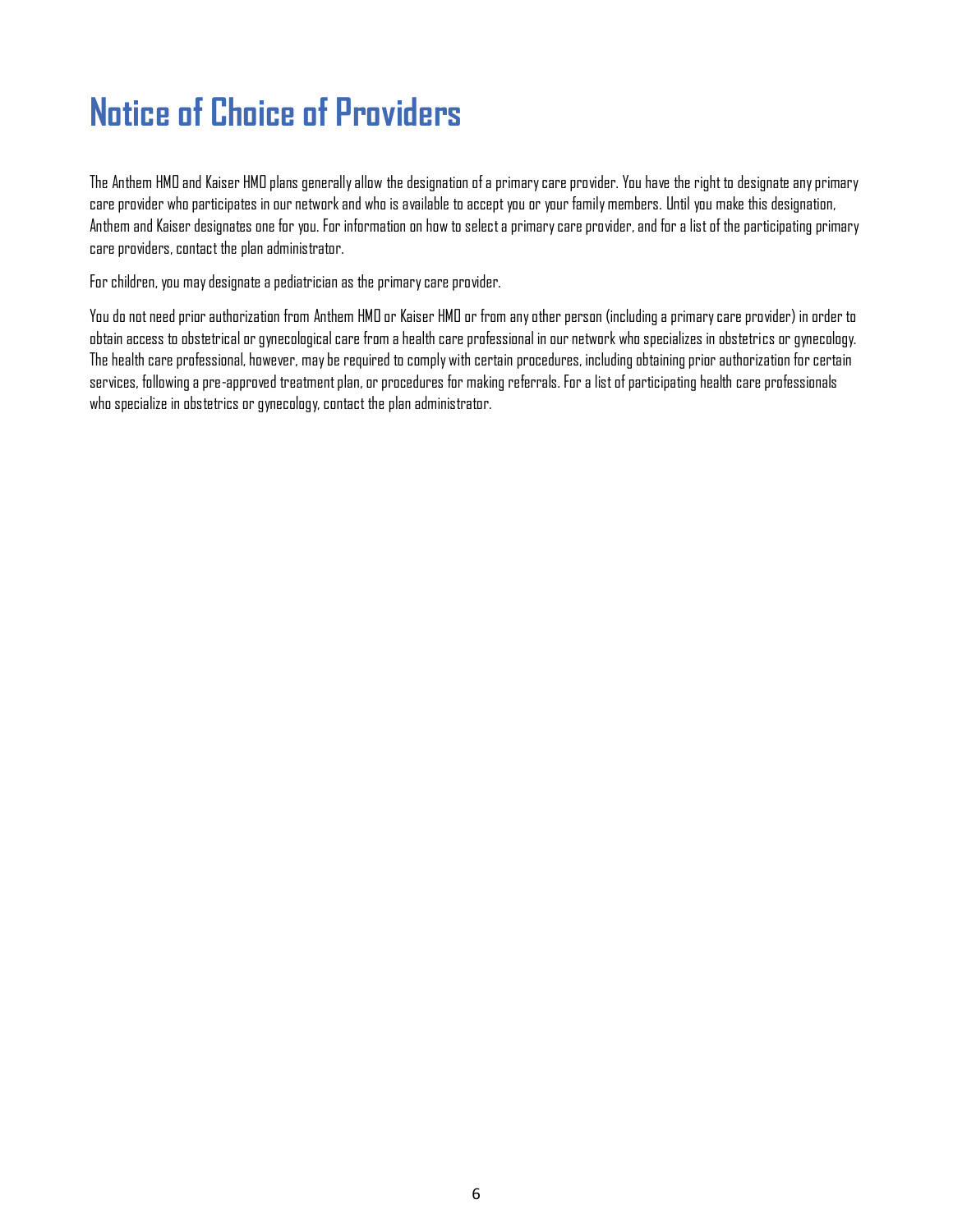### <span id="page-6-0"></span>**Premium Assistance under Medicaid and the Children's Health Insurance Program (CHIP)**

If you or your children are eligible for Medicaid or CHIP and you're eligible for health coverage from your employer, your state may have a premium assistance program that can help pay for coverage, using funds from their Medicaid or CHIP programs. If you or your children aren't eligible for Medicaid or CHIP, you won't be eligible for these premium assistance programs but you may be able to buy individual insurance coverage through the Health Insurance Marketplace. For more information, visit **[www.healthcare.gov](http://www.healthcare.gov/)**.

If you or your dependents are already enrolled in Medicaid or CHIP and you live in a State listed below, contact your State Medicaid or CHIP office to find out if premium assistance is available.

If you or your dependents are NOT currently enrolled in Medicaid or CHIP, and you think you or any of your dependents might be eligible for either of these programs, contact your State Medicaid or CHIP office or dial **1-877-KIDS NOW** or **[www.insurekidsnow.gov](http://www.insurekidsnow.gov/)** to find out how to apply. If you qualify, ask your state if it has a program that might help you pay the premiums for an employer-sponsored plan.

If you or your dependents are eligible for premium assistance under Medicaid or CHIP, as well as eligible under your employer plan, your employer must allow you to enroll in your employer plan if you aren't already enrolled. This is called a "special enrollment" opportunity, and **you must request coverage within 60 days of being determined eligible for premium assistance**. If you have questions about enrolling in your employer plan, contact the Department of Labor at **[www.askebsa.dol.gov](http://www.askebsa.dol.gov/)**or call **1-866-444-EBSA (3272)**.

**If you live in one of the following states, you may be eligible for assistance paying your employer health plan premiums. The following list of states is current as of July 31, 2021. Contact your State for more information on eligibility –**

| Website: http://myalhipp.com/ Phone: 1-855-692-5447                                                                                                                                                                                                                                                                                                                                                                                          |  |  |
|----------------------------------------------------------------------------------------------------------------------------------------------------------------------------------------------------------------------------------------------------------------------------------------------------------------------------------------------------------------------------------------------------------------------------------------------|--|--|
| <b>ALASKA</b><br><b>Medicaid</b>                                                                                                                                                                                                                                                                                                                                                                                                             |  |  |
| The AK Health Insurance Premium Payment Program Website: http://myakhipp.com/<br>Phone: 1-866-251-4861<br>Email: CustomerService@MyAKHIPP.com Medicaid Eligibility: http://dhss.alaska.gov/dpa/Pages/medicaid/default.aspx                                                                                                                                                                                                                   |  |  |
| <b>ARKANSAS</b><br><b>Medicaid</b>                                                                                                                                                                                                                                                                                                                                                                                                           |  |  |
| Website: http://myarhipp.com/<br>Phone: 1-855-MyARHIPP (855-692-7447)                                                                                                                                                                                                                                                                                                                                                                        |  |  |
| CALIFORNIA                                                                                                                                                                                                                                                                                                                                                                                                                                   |  |  |
| Website:<br>Health Insurance Premium Payment (HIPP) Program http://dhcs.ca.gov/hipp<br>Phone: 916-445-8322<br>Email: hipp@dhcs.ca.gov                                                                                                                                                                                                                                                                                                        |  |  |
| <b>COLORADO Health First Colorado</b><br>(Colorado's Medicaid Program) & Child Health Plan Plus (CHP+)                                                                                                                                                                                                                                                                                                                                       |  |  |
| Health First Colorado Website: https://www.healthfirstcolorado.com/<br>Health First Colorado Member Contact Center: 1-800-221-3943/ State Relay 711<br>CHP+: https://www.colorado.gov/pacific/hcpf/child- health-plan-plus<br>CHP+ Customer Service: 1-800-359-1991/ State Relay 711<br>Health Insurance Buy-In Program (HIBI): https://www.colorado.gov/pacific/hcpf/health-insurance- buy-program<br>HIBI Customer Service: 1-855-692-6442 |  |  |
| <b>FLORIDA</b><br><b>Medicaid</b>                                                                                                                                                                                                                                                                                                                                                                                                            |  |  |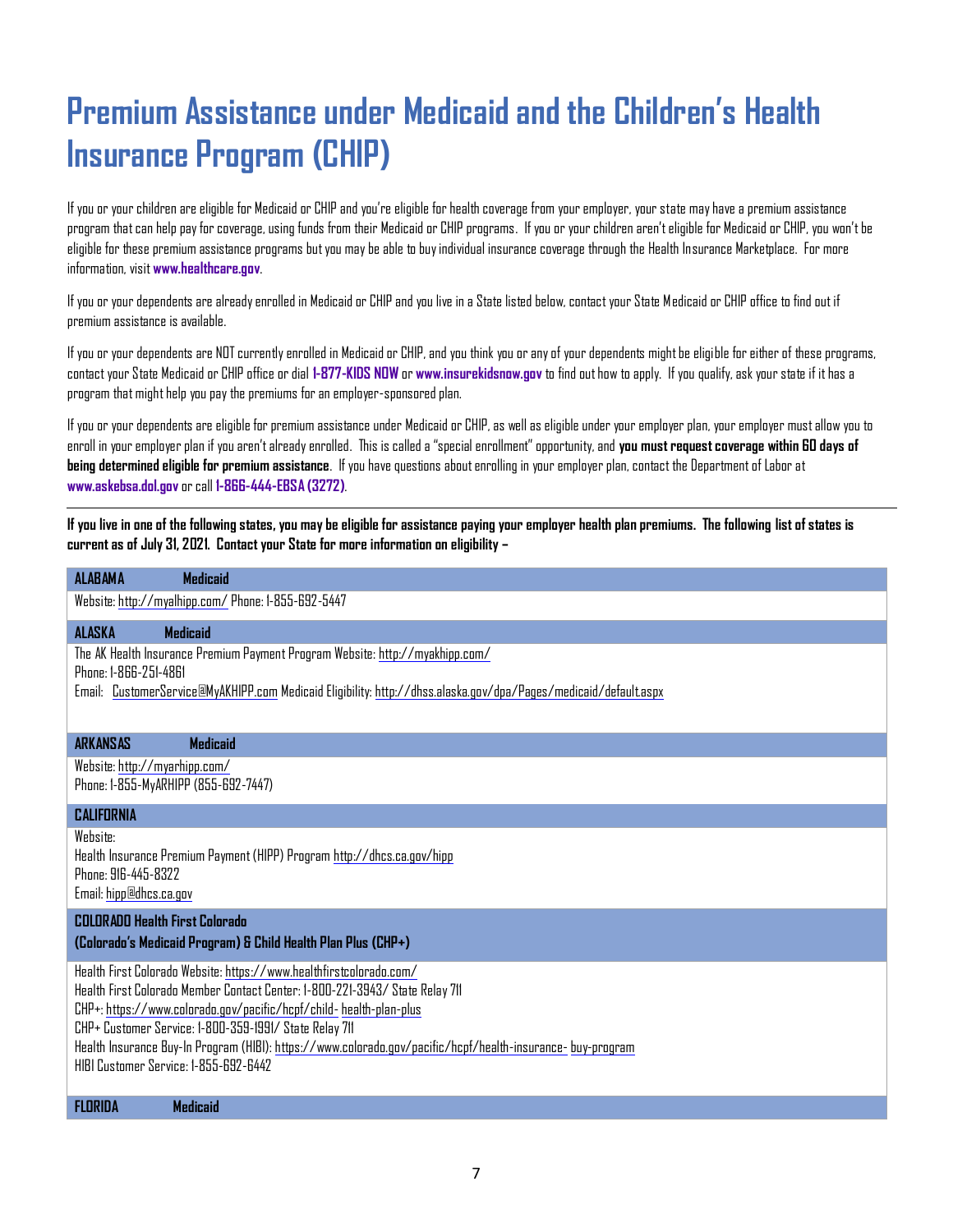Website[: https://www.flmedicaidtplrecovery.com/flmedicaidtplrecov](https://www.flmedicaidtplrecovery.com/flmedicaidtplrecovery.com/hipp/index.html) [ery.com/hipp/index.html](https://www.flmedicaidtplrecovery.com/flmedicaidtplrecovery.com/hipp/index.html) Phone: 1-877-357-3268

#### **GEORGIA Medicaid**

Website[: https://medicaid.georgia.gov/health-insurance-premium-payment-program-hipp](https://gcc01.safelinks.protection.outlook.com/?url=https%3A%2F%2Fmedicaid.georgia.gov%2Fhealth-insurance-premium-payment-program-hipp&data=02%7C01%7Cstashlaw%40dch.ga.gov%7C98b18a96ce1b49d087f708d709449652%7C512da10d071b4b948abc9ec4044d1516%7C0%7C0%7C636988062560854968&sdata=7rziGawQfBKcW1N2%2Bdi2j8cyHpaCYURGdtF8Hk%2By6FM%3D&reserved=0) Phone: 678-564-1162 ext 2131

#### **INDIANA Medicaid**

Healthy Indiana Plan for low-income adults 19-64 Website[: http://www.in.gov/fssa/hip/](http://www.in.gov/fssa/hip/) Phone: 1-877-438-4479

All other Medicaid

Website[: https://www.in.gov/medicaid/](https://www.in.gov/medicaid/) Phone 1-800-457-4584

#### **IOWA Medicaid and CHIP (Hawki)**

Medicaid Website[: https://dhs.iowa.gov/ime/members](https://dhs.iowa.gov/ime/members) Medicaid Phone: 1-800-338-8366 Hawki Website:

<http://dhs.iowa.gov/Hawki>

Hawki Phone: 1-800-257-8563

HIPP Website: [https://dhs.iowa.gov/ime/members/medicaid-a-](https://dhs.iowa.gov/ime/members/medicaid-a-to-z/hipp) [to-z/hipp](https://dhs.iowa.gov/ime/members/medicaid-a-to-z/hipp)

HIPP Phone: 1-888-346-9562

#### **KANSAS Medicaid**

Website[: https://www.kancare.ks.gov/](https://www.kancare.ks.gov/) Phone: 1-800-792-4884

#### **KENTUCKY Medicaid**

Kentucky Integrated Health Insurance Premium Payment Program (KI-HIPP) Website[: https://chfs.ky.gov/agencies/dms/member/Pages/kihipp.aspx](https://chfs.ky.gov/agencies/dms/member/Pages/kihipp.aspx) Phone: 1- 855-459-6328

Email[: KIHIPP.PROGRAM@ky.gov](mailto:KIHIPP.PROGRAM@ky.gov)

KCHIP Website:<https://kidshealth.ky.gov/Pages/index.aspx> Phone: 1-877-524-4718 Kentucky Medicaid Website[: https://chfs.ky.gov](https://chfs.ky.gov/)

#### **LOUISIANA Medicaid**

Website: www.medicaid.la.gov o[r www.ldh.la.gov/lahipp](http://www.ldh.la.gov/lahipp) Phone: 1-888-342-6207 (Medicaid hotline) or 1-855-618-5488 (LaHIPP)

#### **MAINE Medicaid**

Enrollment Website[: https://www.maine.gov/dhhs/ofi/applications-forms](https://www.maine.gov/dhhs/ofi/applications-forms) Phone: 1-800-442-6003 TTY: Maine relay 711 Private Health Insurance Premium Webpage[: https://www.maine.gov/dhhs/ofi/applications-forms](https://www.maine.gov/dhhs/ofi/applications-forms) Phone: -800-977-6740 TTY: Maine relay 711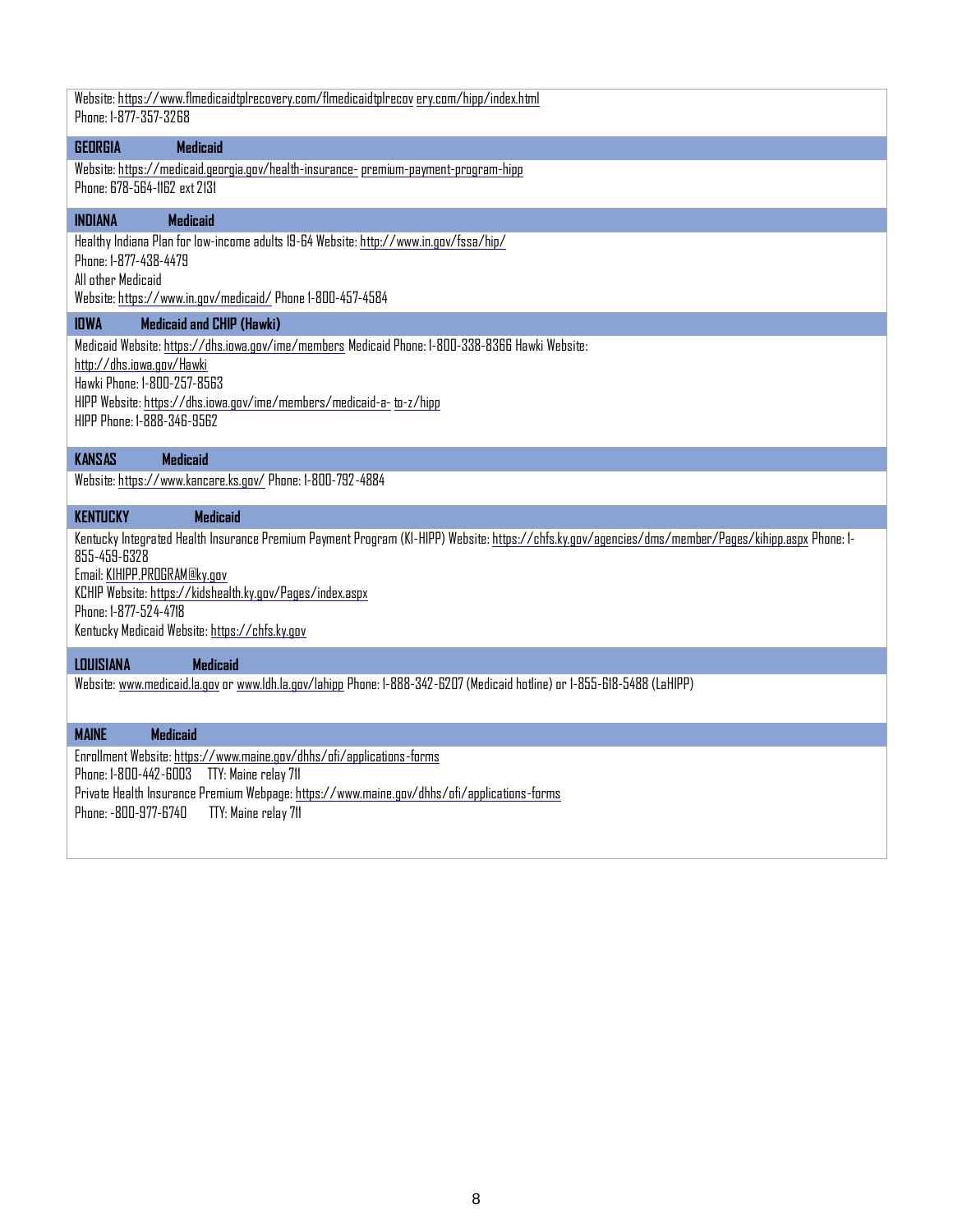| <b>MASSACHUSETTS</b><br><b>Medicaid and CHIP</b>                                                                                                                                                  |  |  |  |  |
|---------------------------------------------------------------------------------------------------------------------------------------------------------------------------------------------------|--|--|--|--|
| Website: https://www.mass.gov/info-details/masshealth- premium-assistance-pa<br>Phone: 1-800-862-4840                                                                                             |  |  |  |  |
| <b>MINNESOTA</b><br>Medicaid                                                                                                                                                                      |  |  |  |  |
| Website:<br>https://mn.gov/dhs/people-we-serve/children-and- families/health-care/health-care-programs/programs-and- services/other-insurance.jsp<br>Phone: 1-800-657-3739                        |  |  |  |  |
| <b>MISSOURI</b><br><b>Medicaid</b>                                                                                                                                                                |  |  |  |  |
| Website: http://www.dss.mo.gov/mhd/participants/pages/hipp.htm Phone: 573-751-2005                                                                                                                |  |  |  |  |
| <b>MONTANA</b><br><b>Medicaid</b>                                                                                                                                                                 |  |  |  |  |
| Website: http://dphhs.mt.gov/MontanaHealthcarePrograms/HIPP Phone: 1-800-694-3084                                                                                                                 |  |  |  |  |
| <b>NEBRASKA</b><br><b>Medicaid</b><br>Website: http://www.ACCESSNebraska.ne.gov Phone: 1-855-632-7633<br>Lincoln: 402-473-7000<br>Omaha: 402-595-1178                                             |  |  |  |  |
| <b>NEVADA</b><br><b>Medicaid</b><br>Medicaid Website: http://dhcfp.nv.gov Medicaid Phone: 1-800-992-0900                                                                                          |  |  |  |  |
| <b>NEW HAMPSHIRE</b><br><b>Medicaid</b>                                                                                                                                                           |  |  |  |  |
| Website: https://www.dhhs.nh.gov/oii/hipp.htm Phone: 603-271-5218<br>Toll free number for the HIPP program: 1-800-852-3345, ext 5218<br><b>Medicaid and CHIP</b><br><b>NEW JERSEY</b>             |  |  |  |  |
| Medicaid Website: http://www.state.nj.us/humanservices/dmahs/clients/medicaid/<br>Medicaid Phone: 609-631-2392<br>CHIP Website: http://www.njfamilycare.org/index.html CHIP Phone: 1-800-701-0710 |  |  |  |  |
| <b>OKLAHOMA</b><br><b>Medicaid and CHIP</b>                                                                                                                                                       |  |  |  |  |
| Website: http://www.insureoklahoma.org Phone: 1-888-365-3742                                                                                                                                      |  |  |  |  |
| <b>OREGON</b><br><b>Medicaid</b>                                                                                                                                                                  |  |  |  |  |
| Website: http://healthcare.oregon.gov/Pages/index.aspx http://www.oregonhealthcare.gov/index-es.html Phone: 1-800-699-9075                                                                        |  |  |  |  |
| <b>PENNSYLVANIA</b><br><b>Medicaid</b>                                                                                                                                                            |  |  |  |  |
| Website: https://www.dhs.pa.gov/providers/Providers/Pages/Medical/HIPP-Program.aspx<br>Phone: 1-800-692-7462                                                                                      |  |  |  |  |
| <b>Medicaid and CHIP</b><br><b>RHODE ISLAND</b>                                                                                                                                                   |  |  |  |  |
| Website: http://www.eohhs.ri.gov/<br>Phone: 1-855-697-4347, or 401-462-0311 (Direct Rite Share Line)                                                                                              |  |  |  |  |
| <b>NEW YORK</b><br><b>Medicaid</b>                                                                                                                                                                |  |  |  |  |
| Website: https://www.health.ny.gov/health care/medicaid/ Phone: 1-800-541-2831                                                                                                                    |  |  |  |  |
| <b>NORTH CAROLINA</b><br>Medicaid                                                                                                                                                                 |  |  |  |  |
| Website: https://medicaid.ncdhhs.gov/ Phone: 919-855-4100                                                                                                                                         |  |  |  |  |
| <b>Medicaid</b><br>NORTH DAKOTA                                                                                                                                                                   |  |  |  |  |
| Website: http://www.nd.gov/dhs/services/medicalserv/medicaid/ Phone: 1-844-854-4825                                                                                                               |  |  |  |  |
| <b>Medicaid and CHIP</b><br><b>UTAH</b>                                                                                                                                                           |  |  |  |  |
| Medicaid Website: https://medicaid.utah.gov/ CHIP Website: http://health.utah.gov/chip<br>Phone: 1-877-543-7669                                                                                   |  |  |  |  |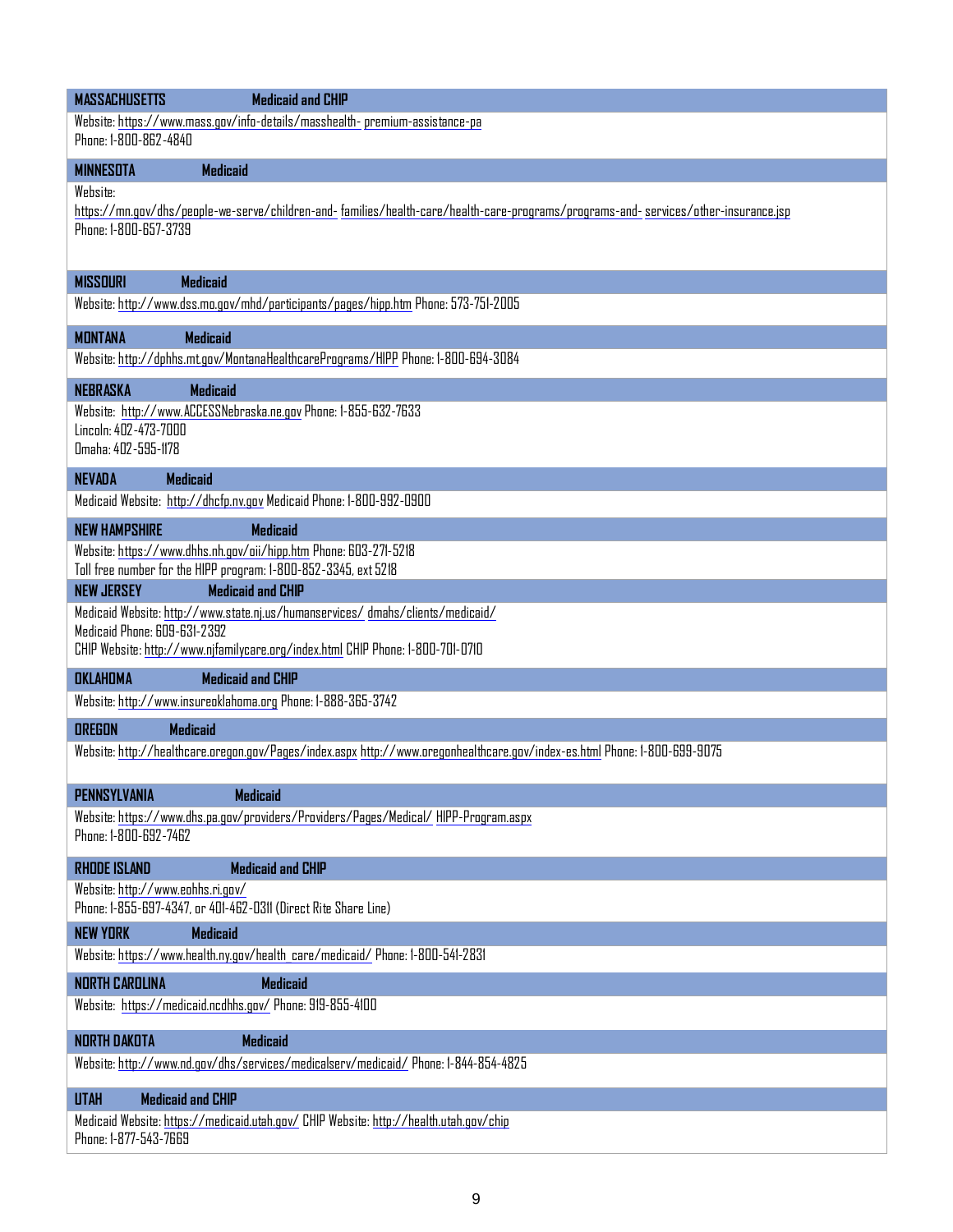| <b>VIRGINIA</b>                | <b>Medicaid and CHIP</b>                                              |  |
|--------------------------------|-----------------------------------------------------------------------|--|
|                                | lps://www.coverva.org/en/famis-select https://www.coverva.org/en/hipp |  |
| Medicaid Phone: 1-800-432-5924 |                                                                       |  |
|                                | CHIP Phone: 1-800-432-5924                                            |  |
|                                |                                                                       |  |
| <b>WASHINGTON</b>              | <b>Medicaid</b>                                                       |  |
|                                | Website: https://www.hca.wa.gov/ Phone: 1-800-562-3022                |  |
| <b>WEST VIRGINIA</b>           | <b>Medicaid</b>                                                       |  |
| Website: http://mywvhipp.com/  |                                                                       |  |
|                                | Toll-free phone: 1-855-MyWVHIPP (1-855-699-8447)                      |  |
|                                | <b>Medicaid and CHIP</b>                                              |  |
| <b>WISCONSIN</b>               |                                                                       |  |
|                                |                                                                       |  |
| Phone: 1-800-362-3002          | Website: https://www.dhs.wisconsin.gov/badgercareplus/p-10095.htm     |  |
| <b>WYDMING</b>                 | <b>Medicaid</b>                                                       |  |

To see if any other states have added a premium assistance program since July 31, 2021, or for more information on special enrollment rights, contact either:

| U.S. Department of Labor                         | U.S. Department of Health and Human Services |
|--------------------------------------------------|----------------------------------------------|
| <b>Employee Benefits Security Administration</b> | Centers for Medicare & Medicaid Services     |
| www.dol.gov/agencies/ebsa                        | www.cms.hhs.aav                              |
| 1-866-444-EBSA (3272)                            | 1-877-267-2323, Menu Option 4, Ext. 61565    |

### **Paperwork Reduction Act Statement**

According to the Paperwork Reduction Act of 1995 (Pub. L. 104-13) (PRA), no persons are required to respond to a collection of information unless such collection displays a valid Office of Management and Budget (OMB) control number. The Department notes that a Federal agency cannot conduct or sponsor a collection of information unless it displays a currently valid OMB control number. See 44 U.S.C. 3507. Also, notwithstanding any other provisions of law, no person shall be subject to penalty for failing to comply with a collection of information if the collection of information does not display a currently valid OMB control number. See 44 U.S.C. 3512.

The public reporting burden for this collection of information is estimated to average approximately seven minutes per respondent. Interested parties are encouraged to send comments regarding the burden estimate or any other aspect of this collection of information, including suggestions for reducing this burden, to the U.S. Department of Labor, Employee Benefits Security Administration, Office of Policy and Research, Attention: PRA Clearance Officer, 200 Constitution Avenue, N.W., Room N-5718, Washington, DC 20210 or email [ebsa.opr@dol.gova](mailto:ebsa.opr@dol.gov)nd reference the OMB Control Number 1210-0137.

OMB Control Number 1210-0137 (expires 1/31/2023)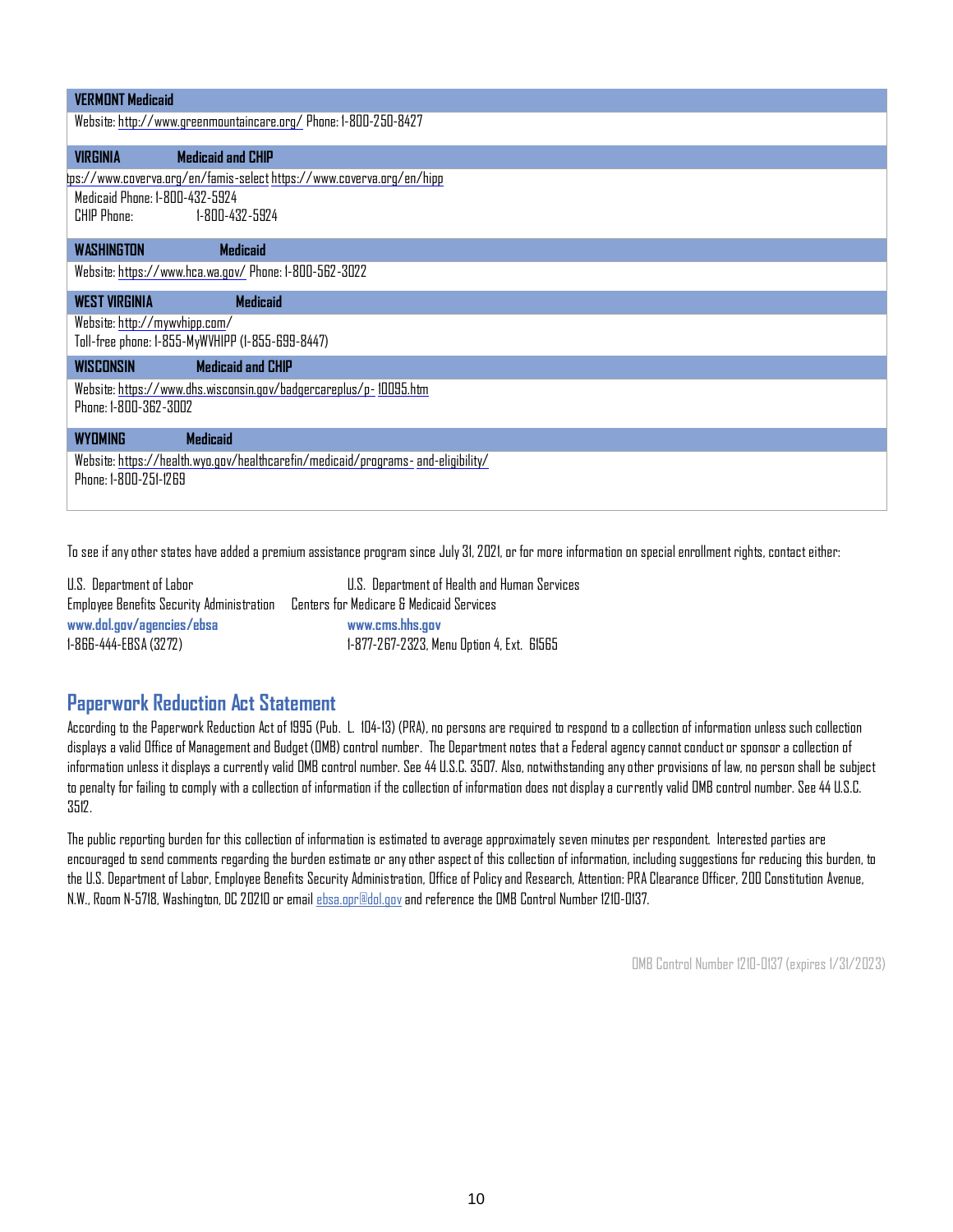### <span id="page-10-0"></span>**Notice of Certain Deadline Extensions and Summary of Material Modifications**

### **Prepared for Plan Participants Effective 1/1/2022**

This document provides notice of the potential expiration of the deadline relief that began on March 1, 2020 and an explanation of how that expiration will affect certain deadlines tolled under prior guidance applicable to ERISA plans. Specifically deadlines cannot be tolled for longer than one-year, **so depending on the date an individual action would have been required, some deadline extensions will be expiring on February 28, 2021. Whether deadlines are tolled or resume will depend on the specific date you were required to take action or provide notice to the plan.** This is a Summary of Material Modifications ("Summary") to the extent those extensions applied to ERISA benefits under your employer's plan. You should take the time to read this Summary carefully and keep it with the Summary Plan Description ("SPD") document that was previously provided to you. If you need another copy of the SPD or if you have any questions regarding these changes to the Plan, please contact Amanda Dodd a[t adodd@csudh.edu](mailto:adodd@csudh.edu)

### **End of Relief Period Extending Certain Deadlines in Response to the COVID-19 Crisis will Depend on the Date an Individual Action Would Have been Required with some Deadlines resuming Feb. 28, 2021**

On April 28, 2020 Multi-Agency guidance extended certain deadlines that apply to group health plans that fall within the COVID-19 outbreak period beginning **March 1, 2020**. Those deadlines included and were limited to the following:

- The 30-day period to request special enrollment under HIPAA (or 60-day period as applicable to CHIP enrollment requests);
	- $\circ$  employees, spouses, and new dependents are allowed to enroll upon marriage, birth, adoption, or placement for adoption;
	- $\circ$  employees and dependents are allowed to enroll if they had declined coverage due to other health coverage and then lose eligibility or lose all employer contributions towards active coverage;
	- $\circ$  employees and their dependents are allowed to enroll upon loss of coverage under a state Children's Health Insurance Program (CHIP) or Medicaid or who are eligible to receive premium assistance under those programs;
- The 60-day election period for COBRA continuation coverage;
- The deadline for making COBRA premium payments;
- The 60-day deadline for individuals to notify a plan of a COBRA qualifying event or determination of disability;
- $\bullet$  The deadline for individuals to file an ERISA benefit claim under the plan's claims procedure (including a H-FSA run out period deadline that ends during the outbreak period); or
- The deadline for claimants to file an appeal of an adverse benefit determination, a request for an external review, and to file information related to a request for external review for an ERISA plan.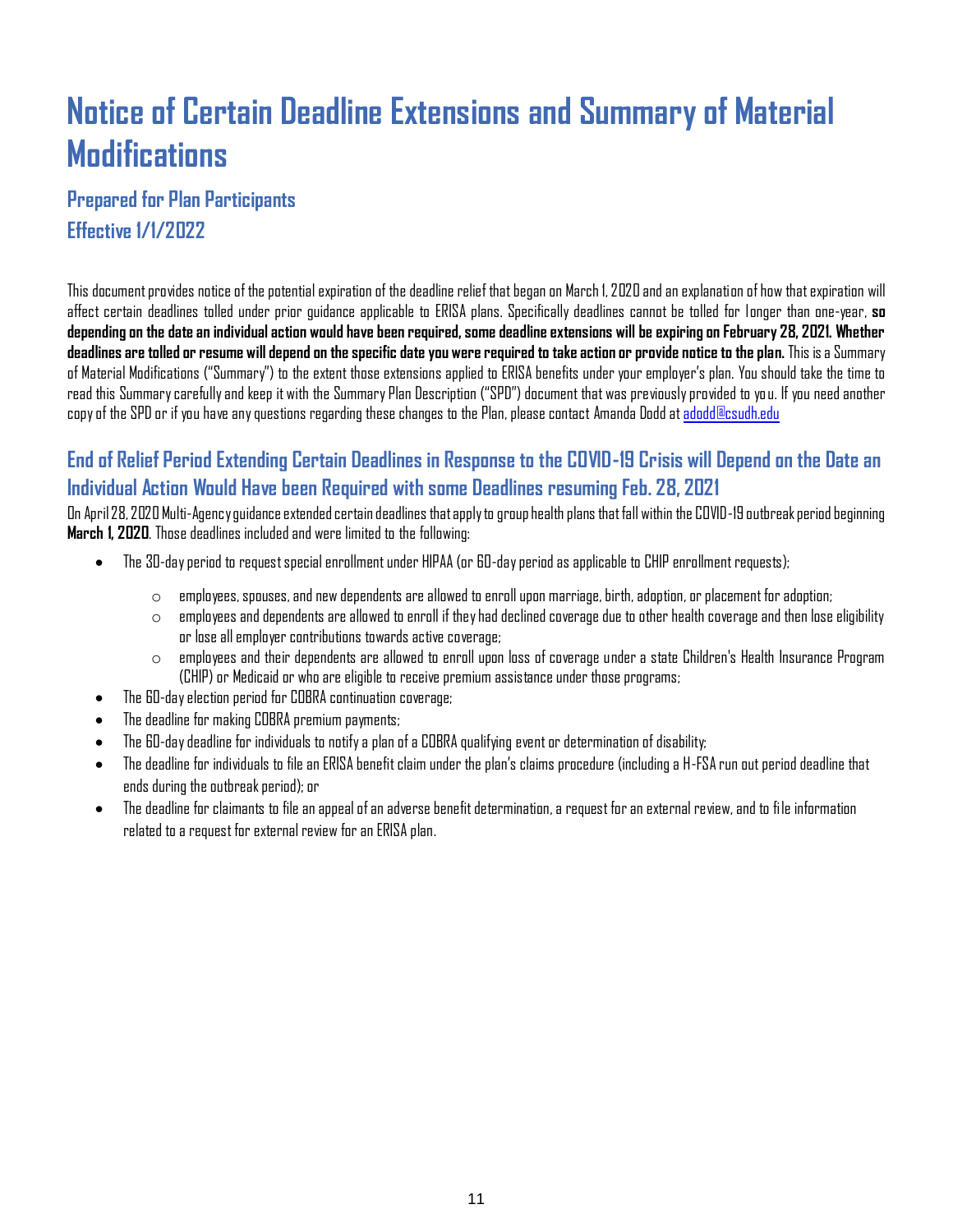The period that these deadlines can be tolled is limited to one year. On Feb. 28, 2021, one year from March 1, 2020, some of the above timelines will no longer be tolled.

Individual timeframes listed above that are subject to deadline relief will have the applicable deadlines disregarded only until the earlier of: (a) 1 year from the date they were first eligible for relief, or (b) 60 days after the announced end of the National Emergency (the end of the Outbreak Period). On those individualized applicable dates, the timeframes for employees/participants with periods that were previously tolled will resume.

### **Examples and Explanations:**

If a qualified beneficiary would have been required to make a COBRA election by March 1, 2020, the individual can wait until February 28, 2021, which is the earlier of 1 year from March 1, 2020 or the end of the Outbreak Period. Because the individual had 60 days to elect before the start of the Outbreak he or she would need to make an election by February 28, 2021.

If a qualified beneficiary would have been required to make a COBRA election by March 1, 2021, the Notice delays that election requirement until the earlier of 1 year from that date (March 1, 2022) or the end of the Outbreak Period, with the possibility of an additional 60-day extension.

Ifan individual experienced the birth of a child in February 2021 and the National Emergency was declared over July 1, 2021 **(hypothetically)**, the employee would have 60 days from the end of the National Emergency plus 30 days under HIPAA to give notice of the birth to request enrollment from the plan, September 29, 2021.

Again, if you have any questions regarding these changes to the Plan or your specific circumstances, please contact Amanda Dodd a[t adodd@csudh.edu](mailto:adodd@csudh.edu)

### **ACA Disclaimer**

This offer of coverage may disqualify you from receiving government subsidies for an Exchange plan even if you choose not to enroll. To be subsidy eligible you would have to establish that this offer is unaffordable for you, meaning that the required contribution for employee only coverage under our base plan exceeds 9.83% (9.61% in 2022) of your modified adjusted household income.